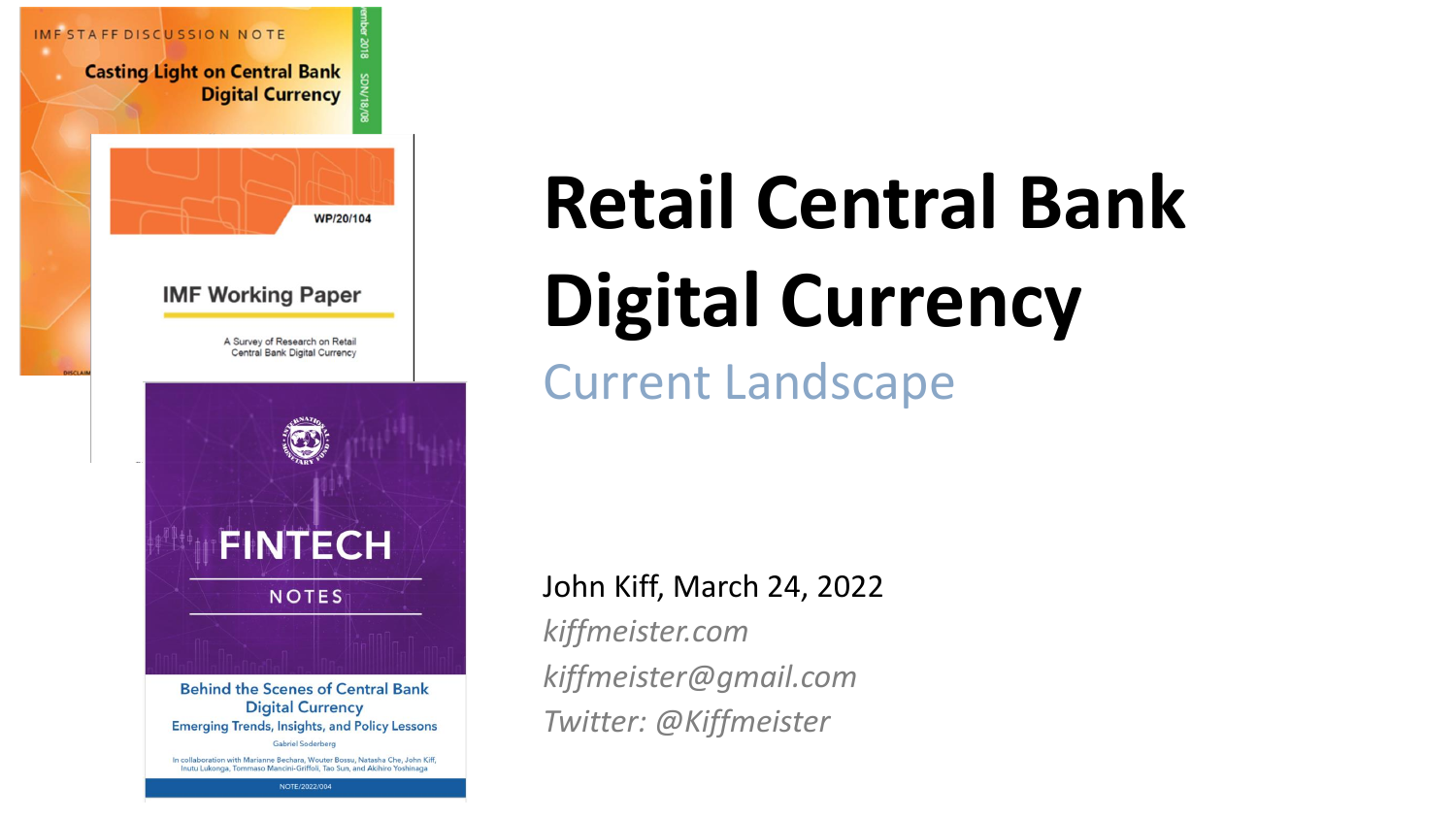#### Central Bank Retail CBDC Experimentation by Launch Year (based on publicly-available information)

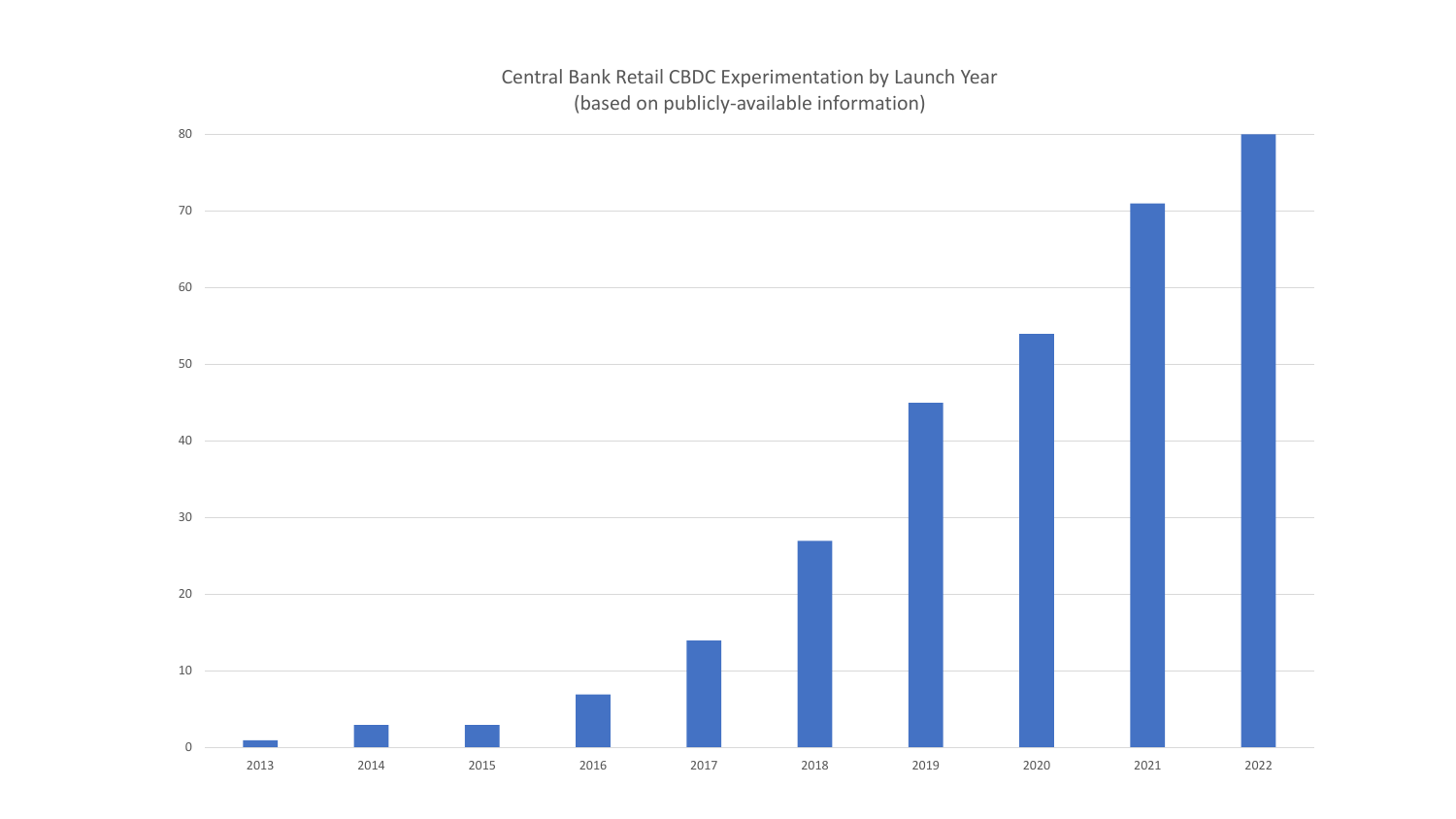# **What is Central Bank Digital Currency (CBDC)?**

| <b>Key retail CBDC Criteria</b>                                                          | <b>Cash</b> | <b>Retail CBDC</b> | Wholesale<br><b>CBDC</b> | <b>GovCoin</b> | Synthetic<br><b>CBDC</b> | B- and E-<br><b>Money</b> | <b>Asset-Backed</b><br><b>Stablecoins</b> | Crypto-<br><b>Assets</b> |
|------------------------------------------------------------------------------------------|-------------|--------------------|--------------------------|----------------|--------------------------|---------------------------|-------------------------------------------|--------------------------|
| Denominated in jurisdiction's unit of<br>account                                         |             | $\sqrt{ }$         | N                        |                | <b>V</b>                 |                           | νI                                        |                          |
| Backed by jurisdiction's monetary<br>authority                                           |             | $\sqrt{ }$         | V                        | Government     | $\sqrt{ }$               | ?                         |                                           |                          |
| Issued by and direct liability of<br>jurisdiction's monetary authority                   | $\sqrt{ }$  | $\sqrt{ }$         | Ν                        | Government     |                          |                           |                                           |                          |
| Broadly accessible to the public for<br>general-purpose usage                            |             | $\sqrt{ }$         | B <sub>2</sub> B         |                | ?                        | ?                         | 2                                         |                          |
| May be used in peer-to-peer (P2P)<br>transactions                                        |             | $\sqrt{ }$         | B <sub>2</sub> B         |                | ?                        | $\overline{?}$            | ?                                         |                          |
| Available 24/7 for instant settlement                                                    | $\sqrt{ }$  | $\sqrt{ }$         | Ν                        |                | $\mathcal{L}$            | ?                         | 2                                         |                          |
| Divisible and interchangeable<br>(fungible)                                              | $\sqrt{ }$  | $\sqrt{ }$         | v                        |                | $\overline{?}$           | 2                         | ?                                         |                          |
| Subject to same rules and regulations<br>as the jurisdiction's other units of<br>account |             | $\sqrt{ }$         |                          |                | ?                        |                           |                                           |                          |
| Legal tender status?                                                                     | ↓           | $\div$             | $\ddot{ }$               | <mark>?</mark> | 구                        | 구                         | <u>۽</u>                                  | $\ddot{=}$               |
| Runs on Distributed Ledger Technology                                                    | n/a         | ?                  |                          |                | ?                        |                           | N                                         |                          |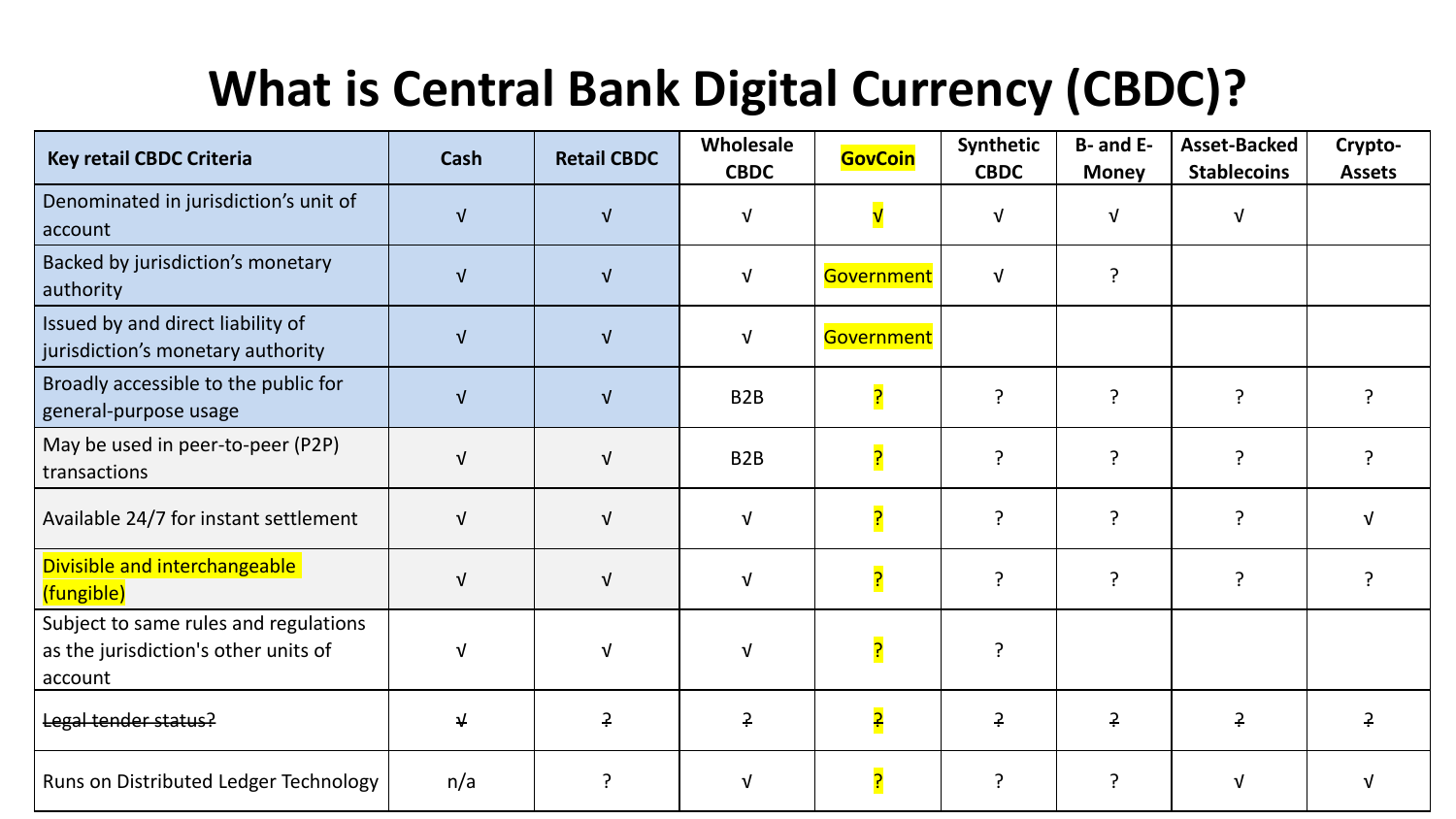# **Who's Doing What and Why?**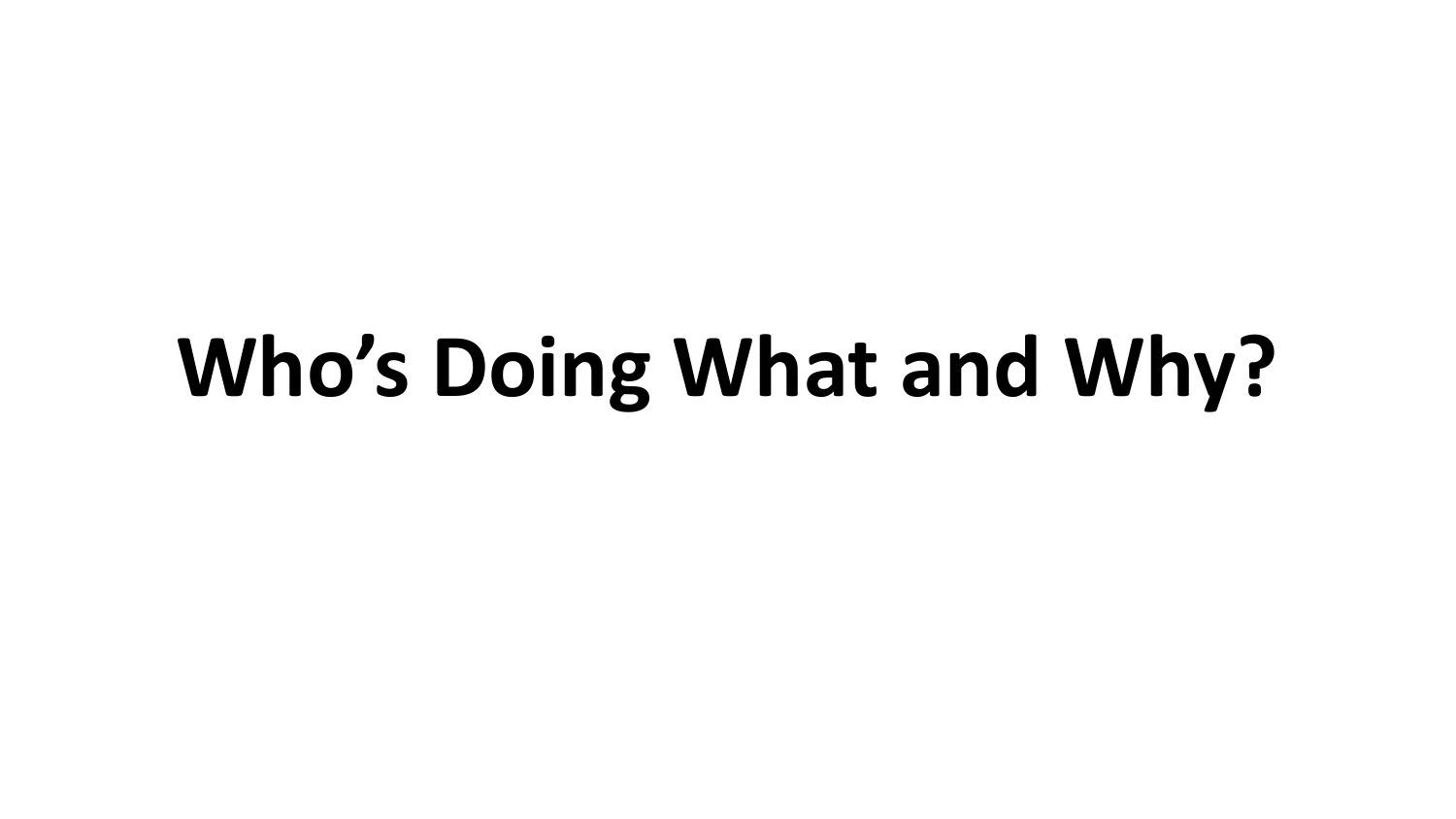| Jurisdictions Where Retail CBDC Is Being Explored (78+2)                       |                                                             |                                    |                                          |  |  |  |  |  |  |  |
|--------------------------------------------------------------------------------|-------------------------------------------------------------|------------------------------------|------------------------------------------|--|--|--|--|--|--|--|
| Where central banks (CBs) have launched or piloted (or soon will)              |                                                             |                                    |                                          |  |  |  |  |  |  |  |
| <b>Bahamas (launched)</b>                                                      | Eastern Caribbean (pilot launched)                          | Nigeria (pilot launched)           | <b>Uruguay</b> (pilot completed)         |  |  |  |  |  |  |  |
| China (pilot launched)                                                         | Jamaica (pilot complete; launch soon)                       | Russia (pilot launched)            |                                          |  |  |  |  |  |  |  |
|                                                                                | Where CBs have done proofs of concepts (PoCs)(or soon will) |                                    |                                          |  |  |  |  |  |  |  |
| Bahrain (2021)(completed; 2022)                                                | Ghana (update)(started)                                     | Korea (2022)(started)              | Turkey (2021)(started)                   |  |  |  |  |  |  |  |
| <b>Bhutan (planned)</b>                                                        | Hungary (2021)(completed)                                   | New Zealand (2022)                 | Ukraine (completed; 2019)                |  |  |  |  |  |  |  |
| <b>Euro Area</b>                                                               | Iran (2021)(completed; 2022)                                | Sweden (started)                   | <b>United States (2022)</b>              |  |  |  |  |  |  |  |
| Japan (started)                                                                | Kazakhstan (2021)(completed; 2021)                          | Thailand (2021)(started)           |                                          |  |  |  |  |  |  |  |
| Where CBs are in advanced stages of research and development                   |                                                             |                                    |                                          |  |  |  |  |  |  |  |
| Canada (update)                                                                | Mauritius (update)                                          | <b>Norway</b>                      | <b>United Kingdom</b>                    |  |  |  |  |  |  |  |
| Where CBs have explored or are exploring (with year of CB's last update)       |                                                             |                                    |                                          |  |  |  |  |  |  |  |
| Australia (2021)                                                               | Hong Kong SAR (2021)                                        | Morocco (2019)(update; 2022)       | South Africa (2021)                      |  |  |  |  |  |  |  |
| Brazil (2021) (update, 2021)                                                   | Iceland (2018)                                              | Nepal (2021)(update; 2022)         | <b>Sudan (2022)</b>                      |  |  |  |  |  |  |  |
| <b>Chile (2021)</b>                                                            | India (2021)(update; 2022)                                  | Oman (2022)                        | Switzerland (2019)                       |  |  |  |  |  |  |  |
| Curaçao en Sint Maarten (2019)                                                 | Indonesia (2020) (update; 2021)                             | Palestine (2021)(update; 2022)     | Taiwan (2020)                            |  |  |  |  |  |  |  |
| Czech Republic (2021)                                                          | Iraq (2022)                                                 | Pakistan (2021)                    | Trinidad and Tobago (2021)(update; 2022) |  |  |  |  |  |  |  |
| Denmark (2017)                                                                 | Israel (2021) (update; 2021)                                | Peru (2019)(update; 2021)          | Tunisia (2018) (update; 2022)            |  |  |  |  |  |  |  |
| <b>Egypt (2022)</b>                                                            | <b>Kenya (2022)</b>                                         | Philippines (2020)                 | <b>Vietnam (2021)</b>                    |  |  |  |  |  |  |  |
| Eswatini (2020)                                                                | Kuwait (2019) (update; 2022)                                | <b>Poland (2021)</b>               | <b>Yemen (2022)</b>                      |  |  |  |  |  |  |  |
| Georgia (2021) (update; 2021)                                                  | Lebanon (2020)(update; 2022)                                | <b>Qatar (2022)</b>                | Zimbabwe (2022)                          |  |  |  |  |  |  |  |
| Haiti (Bitkòb) (2021)                                                          | Madagascar (2021)                                           | Saudi Arabia (2022)                |                                          |  |  |  |  |  |  |  |
| Honduras (2021)                                                                | Malaysia (2021)                                             | Singapore (2021)                   |                                          |  |  |  |  |  |  |  |
| Where CBs have explored or are exploring (according to reputable news sources) |                                                             |                                    |                                          |  |  |  |  |  |  |  |
| Guatemala (2021)                                                               | Macau (2021)                                                | Tanzania (2021)                    | <b>Zambia (2022)</b>                     |  |  |  |  |  |  |  |
| Jordan (2022)                                                                  | <b>Mexico (2021)</b>                                        | <b>Uganda (2022)</b>               |                                          |  |  |  |  |  |  |  |
| Laos (2021)                                                                    | <b>Rwanda (2021)</b>                                        | <b>United Arab Emirates (2021)</b> |                                          |  |  |  |  |  |  |  |
|                                                                                | Where CBs have launched and discontinued                    |                                    |                                          |  |  |  |  |  |  |  |
| Ecuador (2014-2018)                                                            | <b>Finland (1992-2006)</b>                                  |                                    |                                          |  |  |  |  |  |  |  |

For updates see:<https://kiffmeister.com/jurisdictions-where-retail-cbdc-is-being-explored-as-of-march-6-2022/>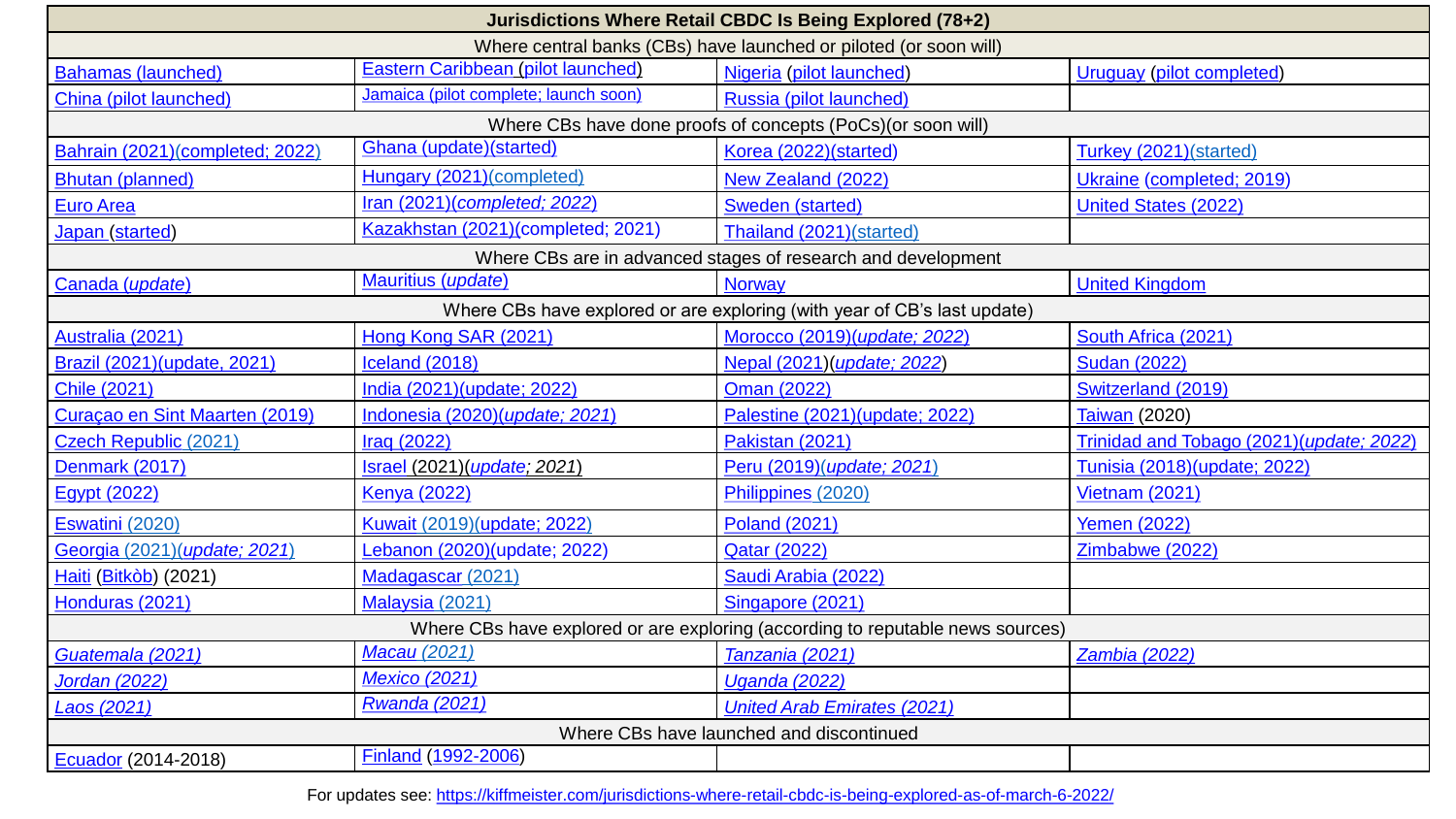## Central Banks' Stated CBDC Policy Goals

|                                   | <b>Financial</b><br><b>Inclusion</b> | <b>Efficiency</b> | <b>Resilience</b> | <b>CB Money</b><br><b>Access</b> | <b>Monetary</b>                    | <b>Countering</b><br><b>Monopoly</b><br>Sovereignty Distortions | <b>Illicit</b><br>Financial<br><b>Activity</b> | <b>Cross</b><br><b>Border</b><br><b>Payments</b> | G <sub>2P</sub><br><b>Payments</b> | <b>Monetary</b><br><b>Policy</b> |
|-----------------------------------|--------------------------------------|-------------------|-------------------|----------------------------------|------------------------------------|-----------------------------------------------------------------|------------------------------------------------|--------------------------------------------------|------------------------------------|----------------------------------|
| <b>Bahamas</b>                    |                                      |                   |                   | $\sqrt{ }$                       |                                    |                                                                 | $\sqrt{ }$                                     |                                                  |                                    |                                  |
| <b>ECCB</b>                       |                                      |                   |                   |                                  |                                    |                                                                 |                                                |                                                  |                                    |                                  |
| Jamaica                           |                                      |                   |                   |                                  |                                    |                                                                 |                                                |                                                  |                                    |                                  |
| Nigeria                           |                                      |                   |                   |                                  | $\sqrt{ }$                         |                                                                 | $\sqrt{ }$                                     | $\sqrt{ }$                                       | $\sqrt{ }$                         |                                  |
| <b>Uruguay</b>                    |                                      | V                 |                   |                                  |                                    |                                                                 |                                                |                                                  |                                    |                                  |
|                                   |                                      |                   |                   |                                  |                                    |                                                                 |                                                |                                                  |                                    |                                  |
| Canada                            |                                      |                   | $\sqrt{ }$        | $\overline{\mathsf{v}}$          | $\overline{\mathsf{V}}$            | $\overline{\mathsf{v}}$                                         |                                                |                                                  |                                    |                                  |
| China                             | $\sqrt{ }$                           | $\sqrt{ }$        | $\sqrt{ }$        |                                  |                                    |                                                                 |                                                |                                                  |                                    |                                  |
| <b>ECB</b>                        |                                      | $\sqrt{ }$        | $\sqrt{ }$        | $\overline{\mathsf{v}}$          | $\mathsf{V}$                       |                                                                 |                                                |                                                  |                                    |                                  |
| Sweden                            |                                      | $\sqrt{ }$        | $\sqrt{ }$        | $\sqrt{}$                        |                                    |                                                                 |                                                |                                                  |                                    |                                  |
| <b>USA</b>                        | $\sqrt{ }$                           | $\sqrt{ }$        |                   | $\mathbf v$                      |                                    |                                                                 |                                                | $\sqrt{ }$                                       | $\sqrt{ }$                         |                                  |
| <b>Contract Contract Contract</b> | $\sim$ $\sim$ $\sim$ $\sim$          |                   |                   |                                  | $\sim$ $\sim$ $\sim$ $\sim$ $\sim$ |                                                                 |                                                |                                                  |                                    |                                  |

Note: ECCB = Eastern Caribbean Central Bank; ECB = European Central Bank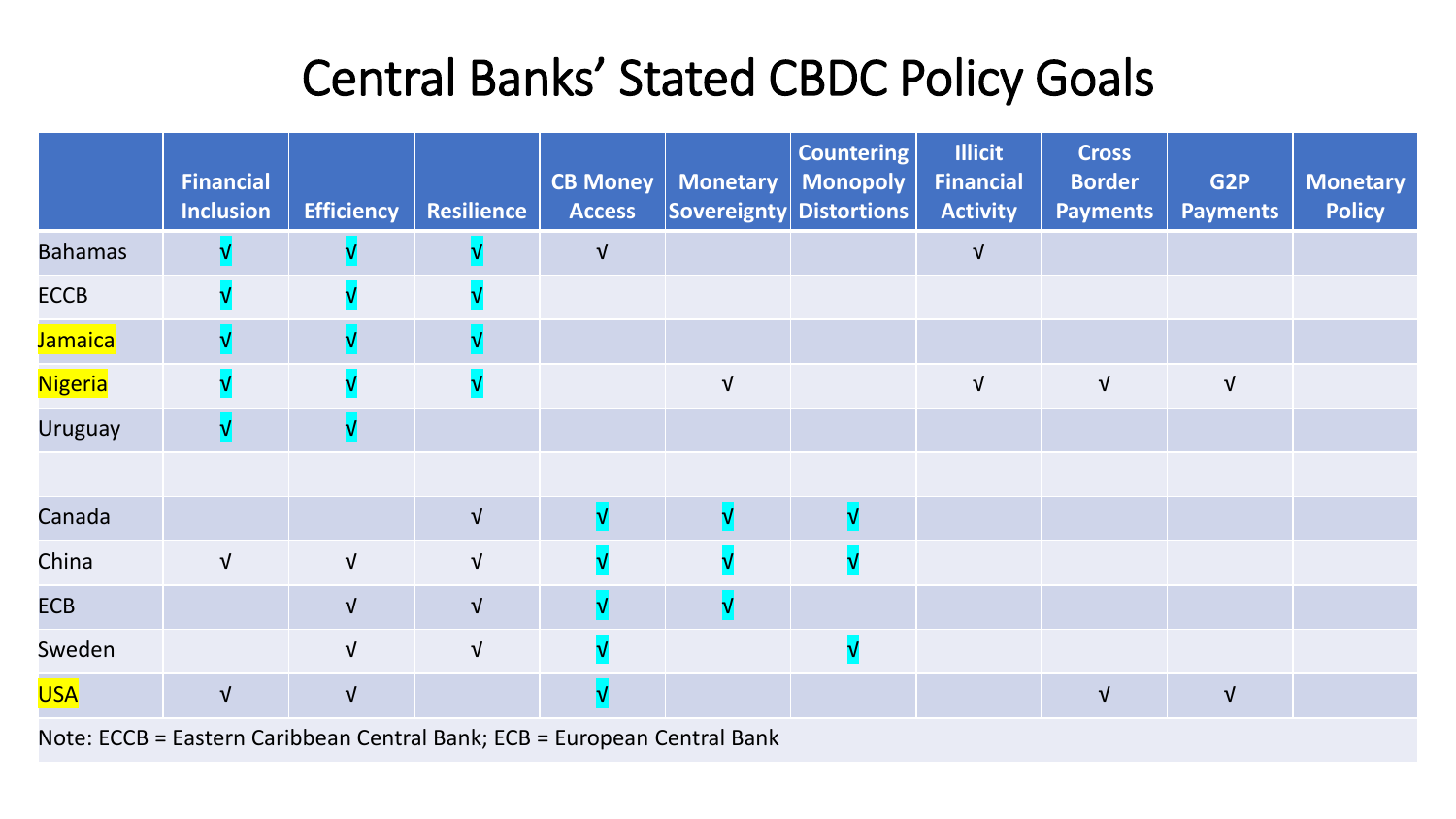# Design Considerations and Outcomes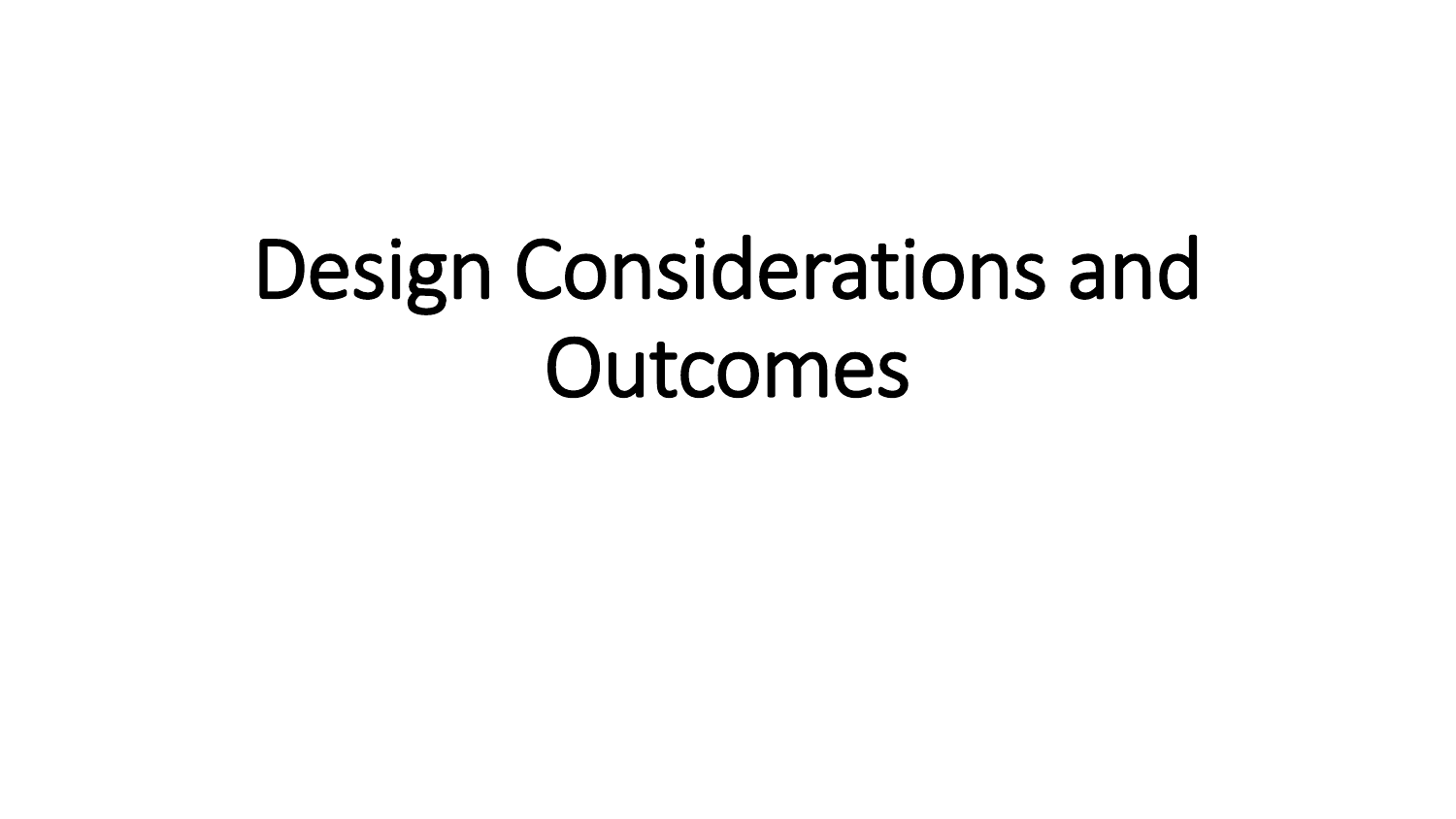# All Are Outsourcing User-Facing Activity



Source: IMF staff.  $\Delta\Delta\phi=2\pi\Delta\phi=0.01$  .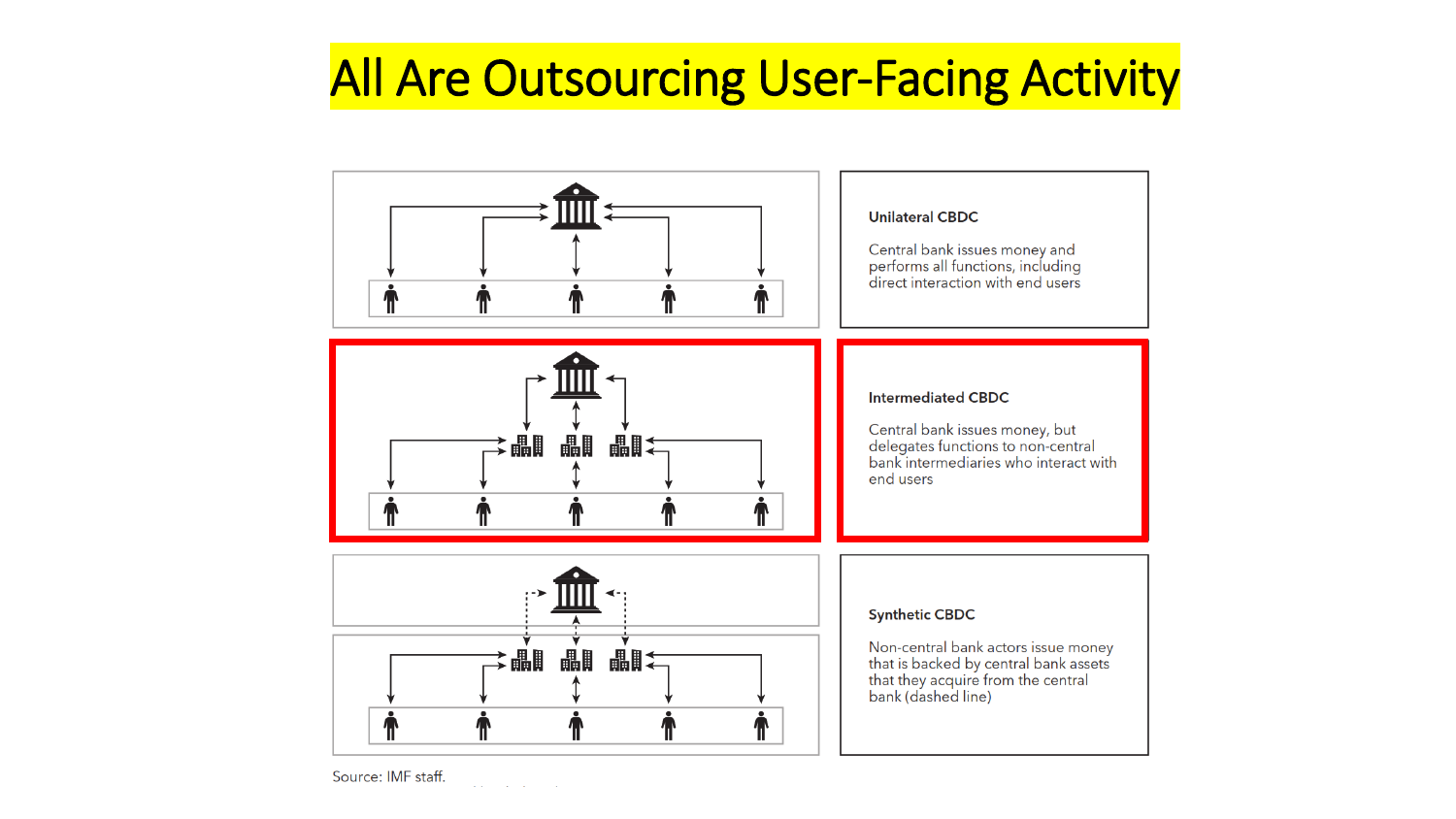### Distribution of functions between central bank and intermediaries

|                |       | <b>Minting</b>  |       | <b>Issuance</b> |       | <b>Distribution</b> |       | <b>Validation</b> |       | <b>Ledger</b><br><b>Updates</b> | <b>CFT</b> | <b>KYC/AML/</b> |       | <b>User Interface</b> |       | <b>User Data</b> |       | <b>Customer</b><br><b>Service</b> |
|----------------|-------|-----------------|-------|-----------------|-------|---------------------|-------|-------------------|-------|---------------------------------|------------|-----------------|-------|-----------------------|-------|------------------|-------|-----------------------------------|
|                | Owner | <b>Executor</b> | Owner | <b>Executor</b> | Owner | <b>Executor</b>     | Owner | <b>Executor</b>   | Owner | <b>Executor</b>                 | Owner      | <b>Executor</b> | Owner | <b>Executor</b>       | Owner | <b>Executor</b>  | Owner | Executor                          |
| <b>Bahamas</b> |       | <mark>?</mark>  |       |                 |       |                     |       |                   |       |                                 |            |                 |       |                       |       |                  |       |                                   |
| China          |       | $\overline{?}$  |       |                 |       |                     |       |                   |       |                                 |            |                 |       |                       |       |                  |       |                                   |
| <b>ECCB</b>    |       | $\overline{?}$  |       |                 |       |                     |       |                   |       |                                 |            |                 |       |                       |       |                  |       |                                   |
| Jamaica        |       |                 |       |                 |       |                     |       |                   |       |                                 |            |                 |       |                       |       |                  |       |                                   |
| <b>Nigeria</b> |       |                 |       |                 |       |                     |       |                   | ?     |                                 |            |                 |       |                       |       |                  |       |                                   |
| <b>Uruguay</b> |       |                 |       |                 |       |                     |       |                   |       |                                 |            |                 |       |                       |       |                  |       |                                   |
| Canada         |       |                 |       |                 |       |                     |       |                   |       | n/a                             |            |                 |       |                       |       |                  |       |                                   |
| Sweden         |       | $\overline{?}$  |       |                 |       |                     |       |                   |       |                                 |            |                 |       |                       |       | n/a              |       |                                   |
| Eurozone       |       |                 |       |                 |       |                     |       |                   |       | n/a                             |            |                 |       |                       |       |                  |       |                                   |

Color scheme: yellow = central bank; blue = intermediaries; purple = shared; gray = not available or still exploring

**Based on**[: Soderberg, Bechara, Bossu, Che, Davidovic, Kiff, Lukonga, Mancini-Griffoli, Sun and Yoshinaga. 2020. "Behind the Scenes of Central Bank](https://www.imf.org/en/Publications/fintech-notes/Issues/2022/02/07/Behind-the-Scenes-of-Central-Bank-Digital-Currency-512174)  Digital Currency," IMF FinTech Note No 2022/004.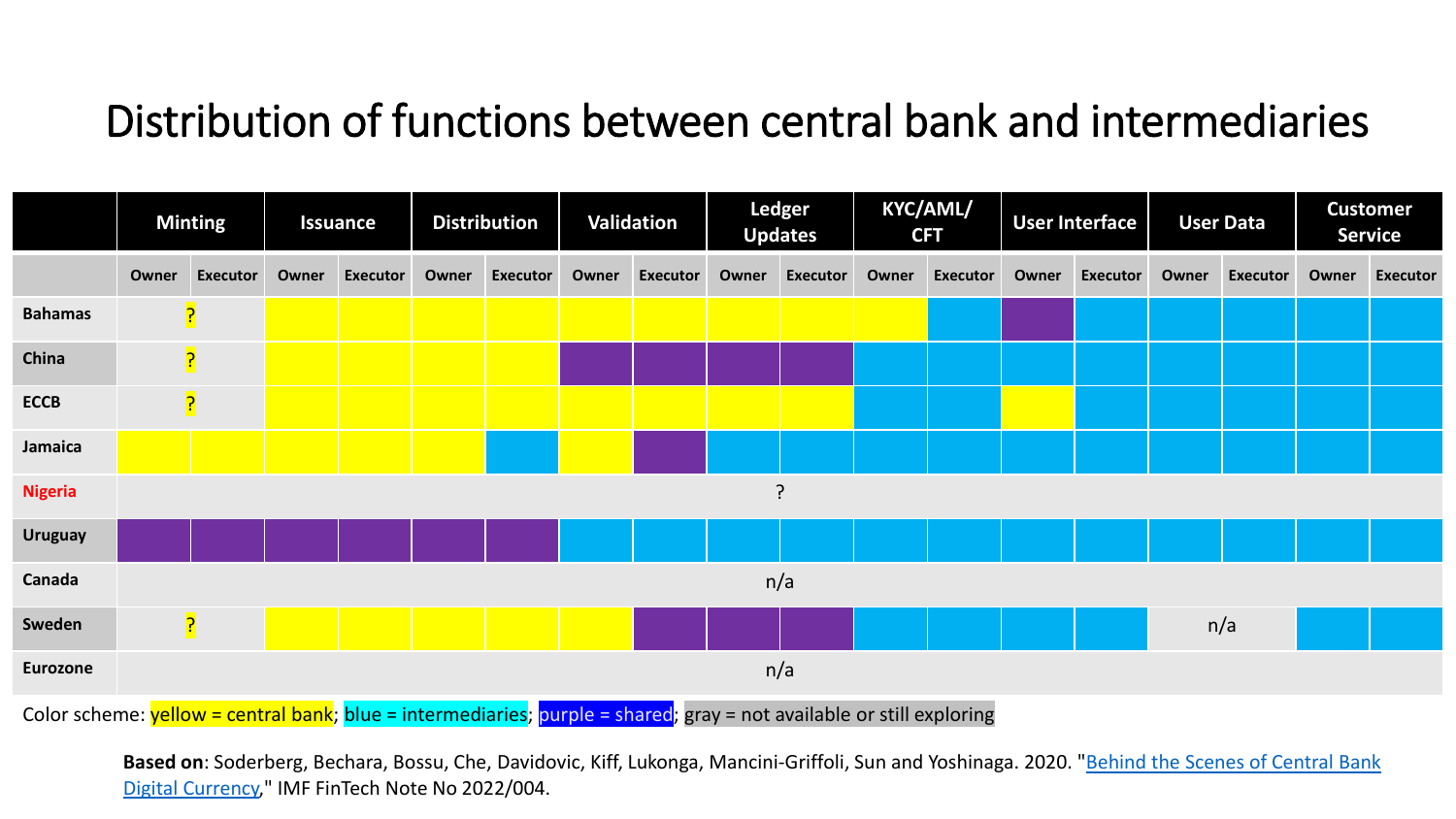### Transaction Fees and Remuneration

- None of the launched or piloted CBDCs charge transaction fees, but some central banks may to compensate intermediaries.
- None are remunerating, but paying interest could enhance CBDC attractiveness, and provide a way too modulate demand. Plus:
	- Could enhance monetary policy transmission , by increasing the economy's response to changes in the policy rate.
	- Could enable breaking the "zero lower bound" on policy rates to the extent cash were made costly. (Bordo and Levin, 2018)
	- But remuneration could increase disintermediation and run risk.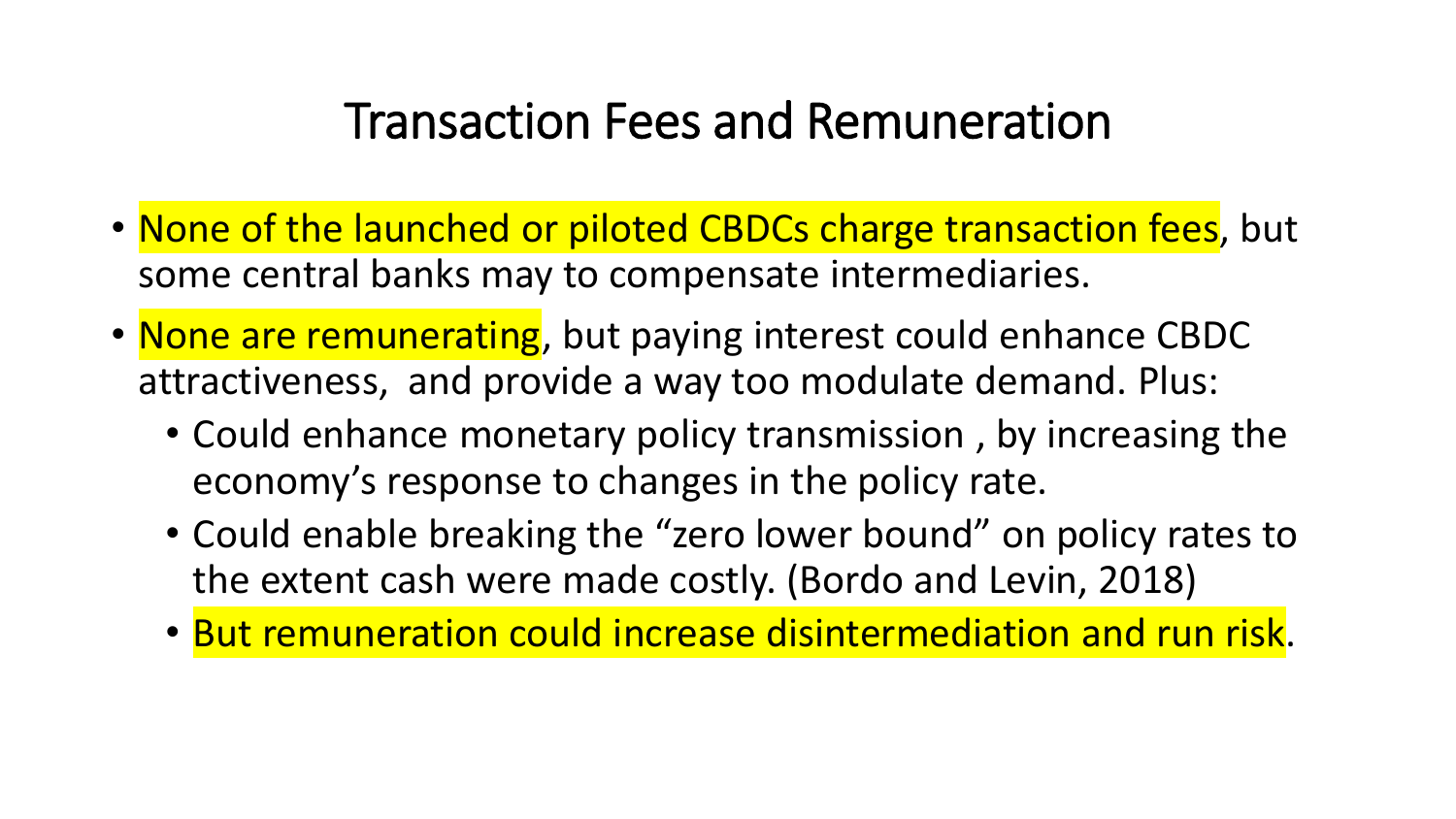# Disintermediation and Run Risk Mitigation

- **Disintermediation or Deposit Substitution Risk**: Banks losing deposits to CBDC, with negative impact on lending activities and the economy ("deposit substitution" or "disintermediation"). Mitigation:
	- No remuneration and **holding/transaction limits**, plus requiring bank accounts to which excess holdings are auto-transferred.
- **Run Risk**: CBDC providing a convenient "flight-to-safety" vehicle for retail depositors. Mitigation:
	- Holding/transaction limits, especially if there is no credible deposit insurance, or there are frictions to inter-bank transfers.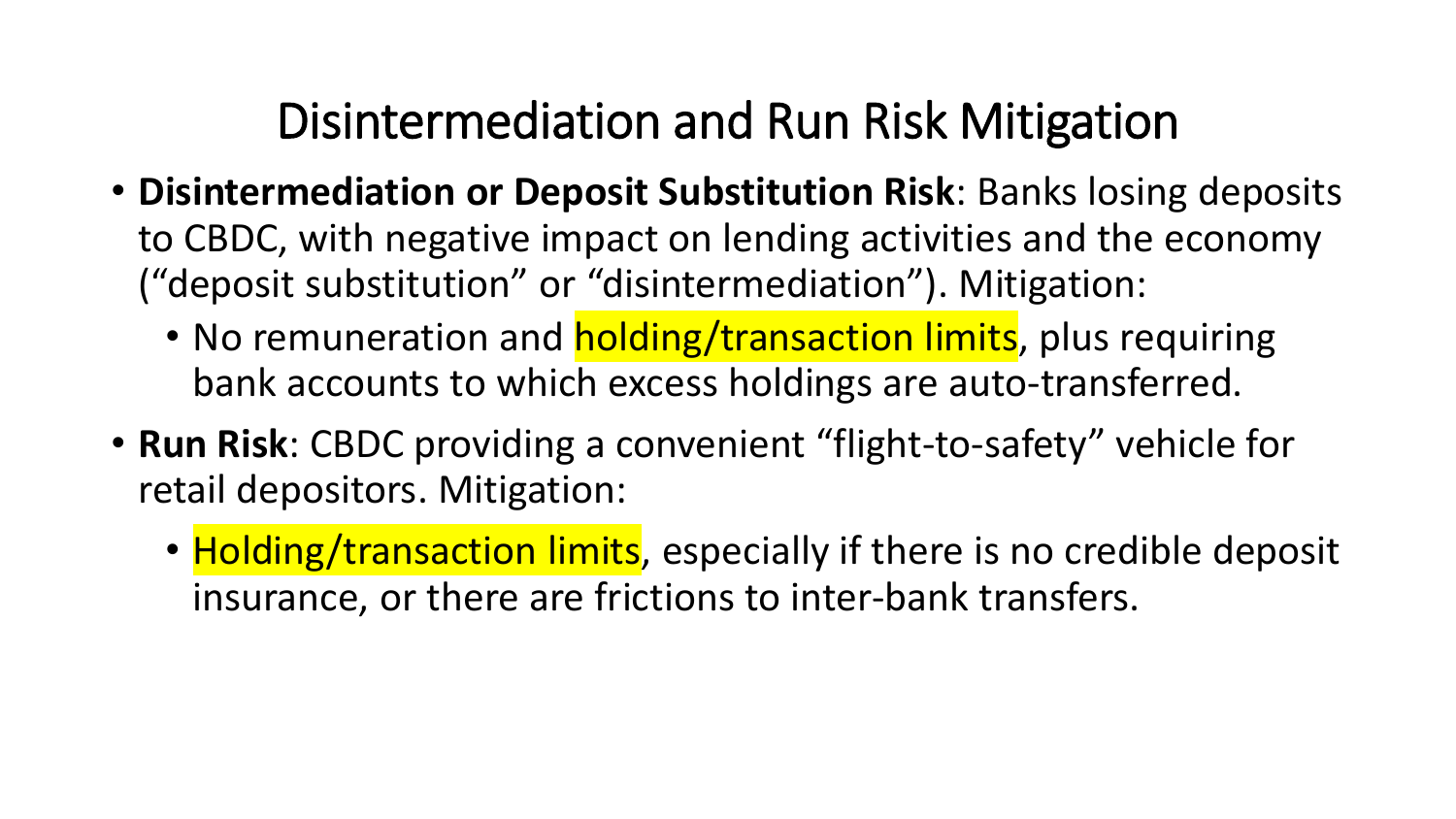# Compliance with AML/CFT/CPF Standards: Principles

- CBDCs must comply with AML/CFT/CPF regulations and requirements, and international standards established by the FATF. (G7, 2021)
- May require information on users/transactions to be collected and, on a when-necessary basis, made available to competent authorities.
- Central bank (CB) could delegate account/identity management to payment service providers, so the CB sees only pseudo-anonymous public keys, unless suspicious activity is observed.
- Some proportionality could be applied to reduce data requirements on low value transactions – i.e., tiered holding/transaction limits.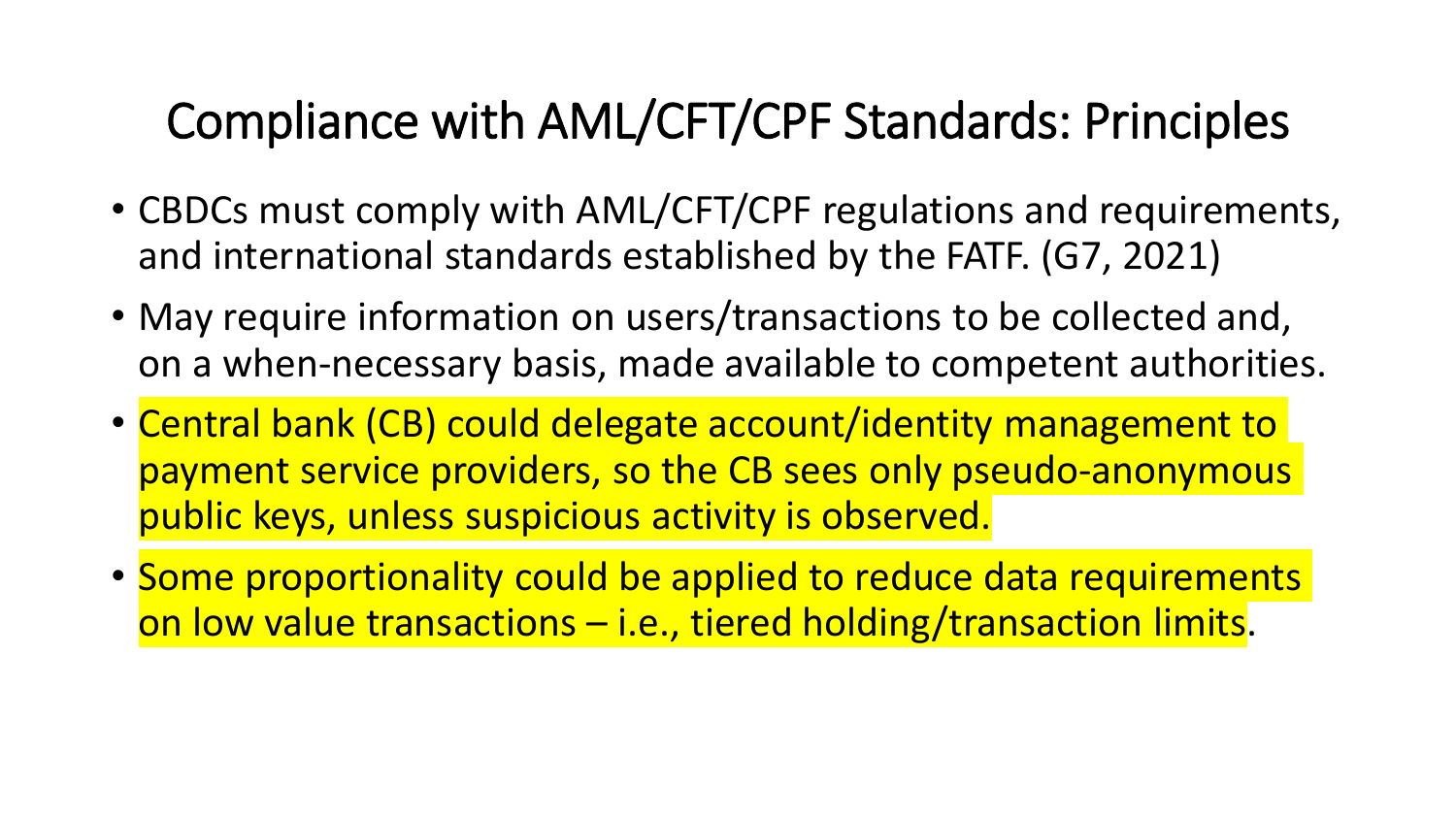| <b>Key Design Features of Launched/Piloted Retail CBDCs</b>                                                |                                                                                                                                                                                                                                                                                                                                                                |                                                                                                                                                                                                                                                                                                                                                                                                 |                                                                                                                                                                                                                       |                                                                                                                                                                                                                                                                                                                        |                                                                                                                                                                                                                                                                                                                                                                                  |                                                                                                                                                                                                                                                                                                        |  |  |
|------------------------------------------------------------------------------------------------------------|----------------------------------------------------------------------------------------------------------------------------------------------------------------------------------------------------------------------------------------------------------------------------------------------------------------------------------------------------------------|-------------------------------------------------------------------------------------------------------------------------------------------------------------------------------------------------------------------------------------------------------------------------------------------------------------------------------------------------------------------------------------------------|-----------------------------------------------------------------------------------------------------------------------------------------------------------------------------------------------------------------------|------------------------------------------------------------------------------------------------------------------------------------------------------------------------------------------------------------------------------------------------------------------------------------------------------------------------|----------------------------------------------------------------------------------------------------------------------------------------------------------------------------------------------------------------------------------------------------------------------------------------------------------------------------------------------------------------------------------|--------------------------------------------------------------------------------------------------------------------------------------------------------------------------------------------------------------------------------------------------------------------------------------------------------|--|--|
|                                                                                                            | <b>Central Bank of the</b>                                                                                                                                                                                                                                                                                                                                     | <b>Eastern Caribbean</b>                                                                                                                                                                                                                                                                                                                                                                        | <b>Central Bank of Uruguay</b>                                                                                                                                                                                        | <b>Central Bank of Nigeria</b>                                                                                                                                                                                                                                                                                         | <b>People's Bank of China</b>                                                                                                                                                                                                                                                                                                                                                    | <b>Bank of Jamaica Jam-</b>                                                                                                                                                                                                                                                                            |  |  |
|                                                                                                            | <b>Bahamas Sand Dollar</b>                                                                                                                                                                                                                                                                                                                                     | <b>Central Bank DCash</b>                                                                                                                                                                                                                                                                                                                                                                       | e-Peso                                                                                                                                                                                                                | eNaira                                                                                                                                                                                                                                                                                                                 | <b>eCNY</b>                                                                                                                                                                                                                                                                                                                                                                      | <b>Dex</b>                                                                                                                                                                                                                                                                                             |  |  |
| <b>Launch Dates</b>                                                                                        | Pilot started Dec. 2019;                                                                                                                                                                                                                                                                                                                                       | Pilot started March 2021,                                                                                                                                                                                                                                                                                                                                                                       | Pilot started Nov. 2017;                                                                                                                                                                                              | Pilot started Oct. 2021;                                                                                                                                                                                                                                                                                               | Pilots started April 2020;                                                                                                                                                                                                                                                                                                                                                       | Pilot to start in Q1 2022                                                                                                                                                                                                                                                                              |  |  |
|                                                                                                            | launched Oct. 2020                                                                                                                                                                                                                                                                                                                                             | still ongoing                                                                                                                                                                                                                                                                                                                                                                                   | ended April 2018                                                                                                                                                                                                      | still ongoing                                                                                                                                                                                                                                                                                                          | still ongoing                                                                                                                                                                                                                                                                                                                                                                    |                                                                                                                                                                                                                                                                                                        |  |  |
|                                                                                                            | Transaction fees?   No, but maybe yes later                                                                                                                                                                                                                                                                                                                    | None during pilot                                                                                                                                                                                                                                                                                                                                                                               | None during pilot                                                                                                                                                                                                     | None during first 90 days                                                                                                                                                                                                                                                                                              | None during pilot                                                                                                                                                                                                                                                                                                                                                                | <b>None</b>                                                                                                                                                                                                                                                                                            |  |  |
| <b>Interest bearing?</b>   No                                                                              |                                                                                                                                                                                                                                                                                                                                                                | <b>No</b>                                                                                                                                                                                                                                                                                                                                                                                       | <b>No</b>                                                                                                                                                                                                             | <b>No</b>                                                                                                                                                                                                                                                                                                              | <b>No</b>                                                                                                                                                                                                                                                                                                                                                                        | <b>No</b>                                                                                                                                                                                                                                                                                              |  |  |
| <b>Access</b>                                                                                              | Smartphones and smart                                                                                                                                                                                                                                                                                                                                          | Smartphones only?                                                                                                                                                                                                                                                                                                                                                                               | Smart- and feature-                                                                                                                                                                                                   | Smart- and feature-                                                                                                                                                                                                                                                                                                    | Broad array of devices                                                                                                                                                                                                                                                                                                                                                           | Smart-, feature-phones                                                                                                                                                                                                                                                                                 |  |  |
|                                                                                                            | cards                                                                                                                                                                                                                                                                                                                                                          |                                                                                                                                                                                                                                                                                                                                                                                                 | phones                                                                                                                                                                                                                | phones                                                                                                                                                                                                                                                                                                                 |                                                                                                                                                                                                                                                                                                                                                                                  | and smart cards.                                                                                                                                                                                                                                                                                       |  |  |
| Offline?                                                                                                   | Limited value payments                                                                                                                                                                                                                                                                                                                                         | Sender must be online. If                                                                                                                                                                                                                                                                                                                                                                       | No but can use a USSD                                                                                                                                                                                                 | Sender must be online. If                                                                                                                                                                                                                                                                                              | The PBOC is piloting                                                                                                                                                                                                                                                                                                                                                             | CBDC can be transferred                                                                                                                                                                                                                                                                                |  |  |
|                                                                                                            | when network down.                                                                                                                                                                                                                                                                                                                                             | the receiver is offline the                                                                                                                                                                                                                                                                                                                                                                     | mobile network for                                                                                                                                                                                                    | the receiver is offline the                                                                                                                                                                                                                                                                                            | offline universal access                                                                                                                                                                                                                                                                                                                                                         | in various offline media                                                                                                                                                                                                                                                                               |  |  |
|                                                                                                            | Wallets update when                                                                                                                                                                                                                                                                                                                                            | payment will process                                                                                                                                                                                                                                                                                                                                                                            | settlement without an                                                                                                                                                                                                 | payment will process                                                                                                                                                                                                                                                                                                   | devices                                                                                                                                                                                                                                                                                                                                                                          | as a bearer instrument.                                                                                                                                                                                                                                                                                |  |  |
|                                                                                                            | network is back up                                                                                                                                                                                                                                                                                                                                             | when back online.                                                                                                                                                                                                                                                                                                                                                                               | "internet" connection.                                                                                                                                                                                                | when back online.                                                                                                                                                                                                                                                                                                      |                                                                                                                                                                                                                                                                                                                                                                                  |                                                                                                                                                                                                                                                                                                        |  |  |
| <b>User holding/</b><br>transaction<br><b>limits</b><br><b>Central bank</b><br>(CB) and<br>payment service | Physical/email address, phone<br>number and photo for low-<br>limit access (B\$500 holding<br>and B\$1,500/month<br>transaction). Plus,<br>government-issued photo ID<br>for higher limits (B\$8,000<br>holding and<br>B\$10,000/month).<br>CB sees pseudonymous<br>transactions data to monitor<br>for suspicious activity and<br>stop accounts if necessary. | Physical/email address, phone<br>number, photo and birth<br>date/place for low limit access<br>(EC\$1,000 to EC\$2,700/month<br>transaction depending on risk<br>profile). Plus, full name and<br>bank account for higher limits<br>(EC\$3,000 to EC\$20,000/day).<br>CB sees anonymous holdings<br>and transactions data. PSPs<br>can see the identity of payers<br>and payees and the purpose | Physical/email address, SIM<br>card and national ID for low<br>limit access (UYU30,000).<br>CB sees anonymous holdings<br>and transaction data, which<br>can be decrypted under very<br>restrictive legal conditions- | Physical/email address, phone<br>number, passport photo and<br>birth date/place for low limit<br>access (N120,000 holding;<br>N20,000/day). National ID<br>Number and bank account for<br>higher limits (N300,000 -<br>N5,000,000 holding; N50,000<br>- N1,000,000/day;).<br>Unclear based on available<br>information | <b>SIM card for low limit access</b><br>(¥10,000 holding,<br>¥2,000/transaction;<br>¥5,000/day). Plus, full name,<br>address, phone number and<br>bank account for higher limits<br>(¥500,000 holding;<br>¥50,000/transaction and<br>¥100,000/day).<br>Controllable anonymity: The<br>CB can see all holdings and<br>transaction data, but users<br>can control what information | <b>CBDC</b> transactions subject to<br>the existing risk-based<br><b>AML/CFT PSP framework,</b><br>including collecting know-<br>your-customer (KYC)<br>information on all holders.<br>The CB does not see holdings<br>or transactions data. PSPs<br>maintain the IDs of their<br>respective users and |  |  |
| provider (PSP)                                                                                             |                                                                                                                                                                                                                                                                                                                                                                | of transactions.                                                                                                                                                                                                                                                                                                                                                                                | e.g., with a court order.                                                                                                                                                                                             |                                                                                                                                                                                                                                                                                                                        | they expose to counterparties                                                                                                                                                                                                                                                                                                                                                    | transactions in line with KYC                                                                                                                                                                                                                                                                          |  |  |
| data access                                                                                                |                                                                                                                                                                                                                                                                                                                                                                |                                                                                                                                                                                                                                                                                                                                                                                                 |                                                                                                                                                                                                                       |                                                                                                                                                                                                                                                                                                                        |                                                                                                                                                                                                                                                                                                                                                                                  | regulations.                                                                                                                                                                                                                                                                                           |  |  |
| Programmable?                                                                                              |                                                                                                                                                                                                                                                                                                                                                                | No, but smart contracts could be used for point-of-sale tax payments, integration with physical devices or IoT applications, or                                                                                                                                                                                                                                                                 |                                                                                                                                                                                                                       |                                                                                                                                                                                                                                                                                                                        |                                                                                                                                                                                                                                                                                                                                                                                  | At the wallet and service                                                                                                                                                                                                                                                                              |  |  |
|                                                                                                            |                                                                                                                                                                                                                                                                                                                                                                | automate distribution of economic relief based on specific demographic or other characteristics.                                                                                                                                                                                                                                                                                                |                                                                                                                                                                                                                       |                                                                                                                                                                                                                                                                                                                        |                                                                                                                                                                                                                                                                                                                                                                                  | provider level.                                                                                                                                                                                                                                                                                        |  |  |
| Cross-border?                                                                                              | Not directly                                                                                                                                                                                                                                                                                                                                                   | No                                                                                                                                                                                                                                                                                                                                                                                              | No                                                                                                                                                                                                                    | Unclear based on                                                                                                                                                                                                                                                                                                       | No                                                                                                                                                                                                                                                                                                                                                                               | No                                                                                                                                                                                                                                                                                                     |  |  |
|                                                                                                            |                                                                                                                                                                                                                                                                                                                                                                |                                                                                                                                                                                                                                                                                                                                                                                                 |                                                                                                                                                                                                                       | available information                                                                                                                                                                                                                                                                                                  |                                                                                                                                                                                                                                                                                                                                                                                  |                                                                                                                                                                                                                                                                                                        |  |  |
| <b>Platform Vendor</b>                                                                                     | <b>NZIA Limited (DLT private</b>                                                                                                                                                                                                                                                                                                                               | <b>Bitt (Hyperledger Fabric</b>                                                                                                                                                                                                                                                                                                                                                                 | <b>Roberto Giori Company</b>                                                                                                                                                                                          | <b>Bitt (Hyperledger Fabric</b>                                                                                                                                                                                                                                                                                        | No known platform                                                                                                                                                                                                                                                                                                                                                                | eCurrency (DSC3 Digital                                                                                                                                                                                                                                                                                |  |  |
| and Type                                                                                                   | permissioned)                                                                                                                                                                                                                                                                                                                                                  | DLT private permissioned)                                                                                                                                                                                                                                                                                                                                                                       | (Centralized ledger)                                                                                                                                                                                                  | DLT private permissioned)                                                                                                                                                                                                                                                                                              | vendor (hybrid platform<br>type)                                                                                                                                                                                                                                                                                                                                                 | Bearer Instrument)                                                                                                                                                                                                                                                                                     |  |  |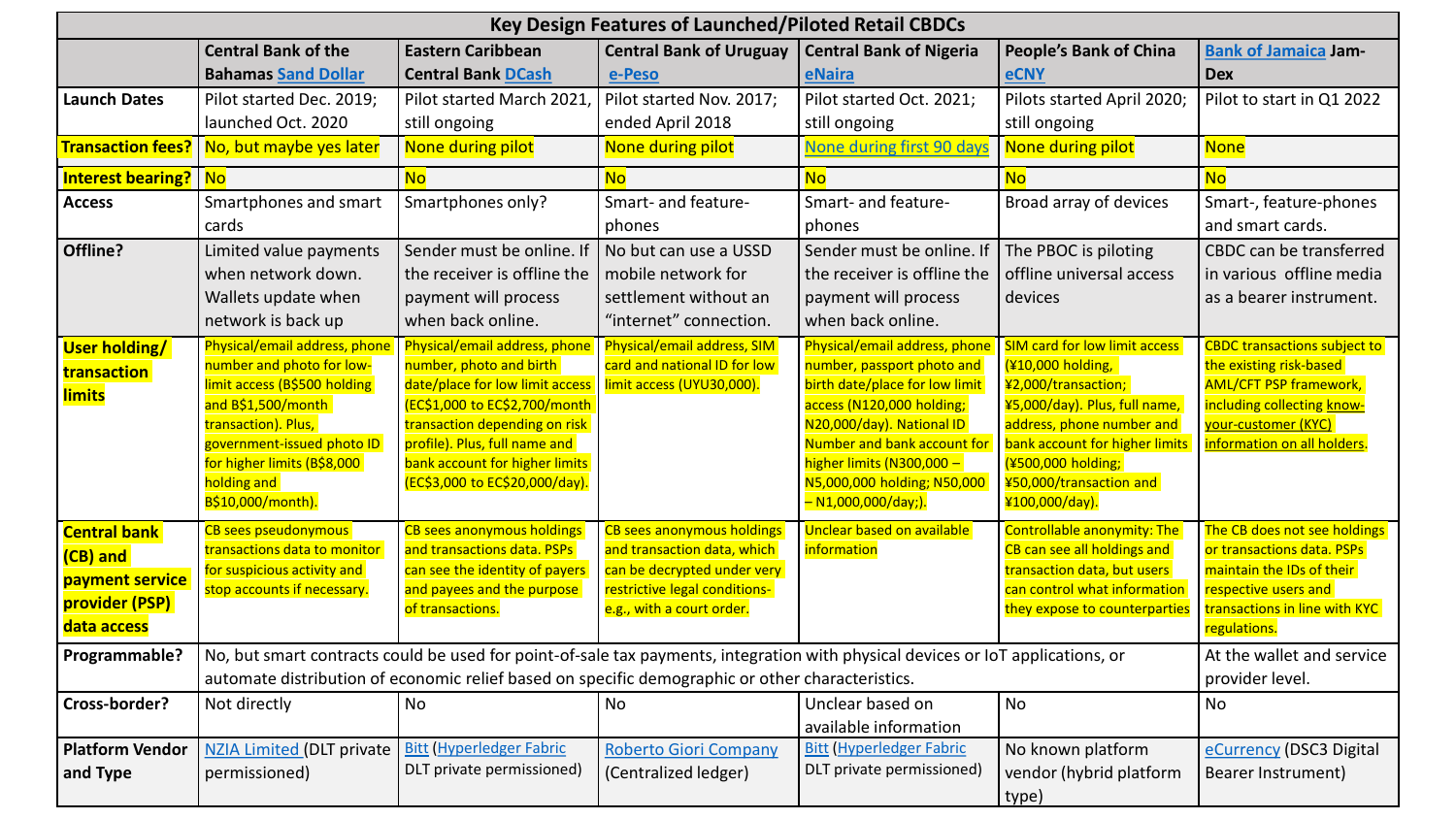# Whither cross-border CBDC?

- Existing launched/ piloted CBDCs are not for cross-border use but interest among central banks for this option is growing
- But there are many design and technical challenges to achieve the required level of interoperability
- Not just harmonizing technical design, standards and interfaces, but harmonizing different AML/CFT/CPF, legal, regulatory/supervisory frameworks and data services (e.g., digital identity repositories)
- The [G7 encourages](https://www.gov.uk/government/publications/g7-public-policy-principles-for-retail-central-bank-digital-currencies-and-g7-finance-ministers-and-central-bank-governors-statement-on-central-bank) monetary authorities to engage with work of the [CPMI, BIS Innovation Hub, FSB , IMF and World Bank](https://www.fsb.org/2020/10/enhancing-cross-border-payments-stage-3-roadmap/) on enhancing cross-border payments, and factor this work into domestic CBDC explorations and design.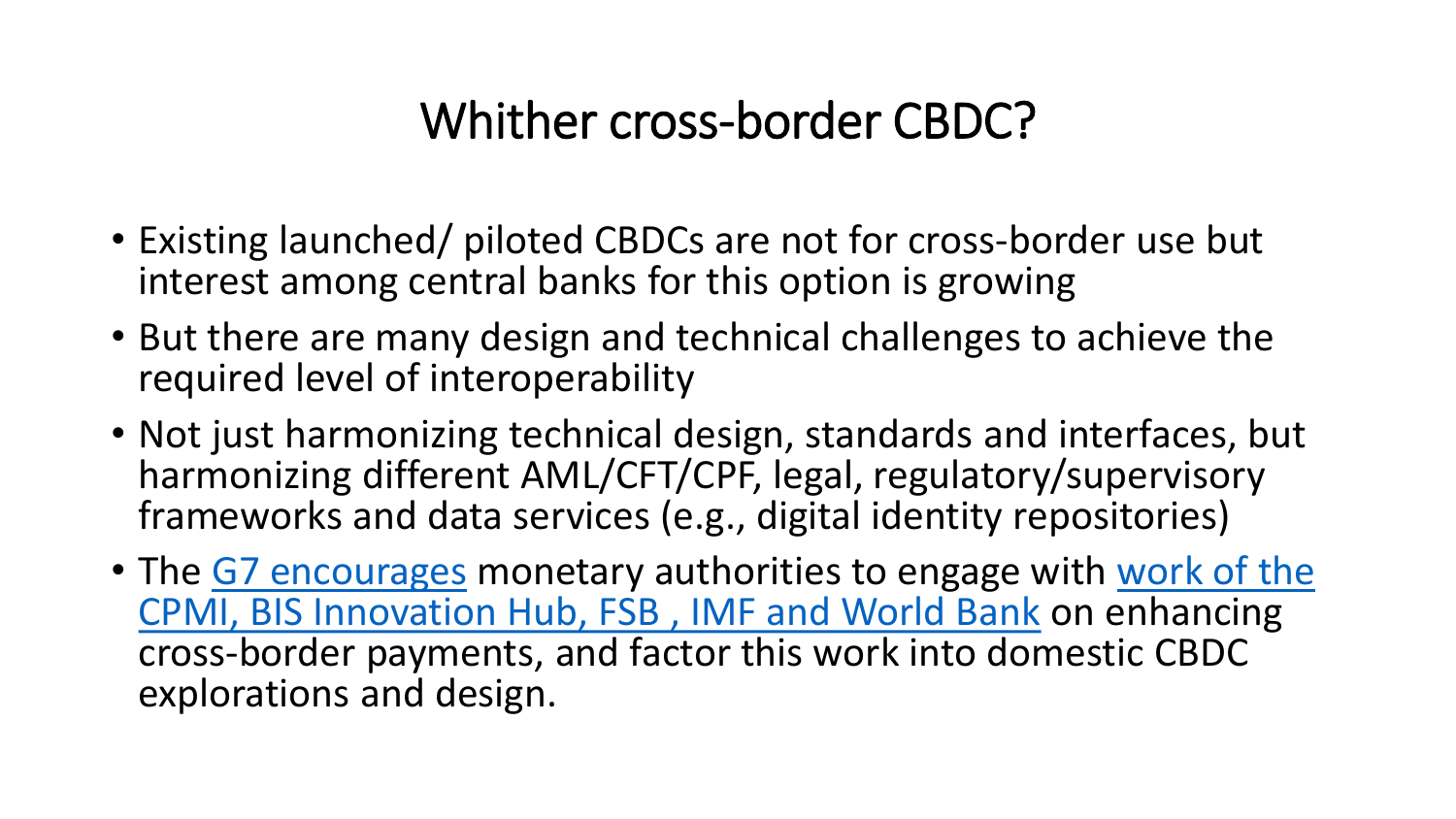#### Technology Platforms Used in Launches and Pilots

| <b>Digital Currency</b>              | <b>Partner Firm</b>  | <b>Platform Technology</b> | <b>Platform Type</b>            |
|--------------------------------------|----------------------|----------------------------|---------------------------------|
| <b>Bahamas Sand Dollar</b>           | <b>NZIA</b>          | <b>NZIA Cortex DLT</b>     | <b>DLT</b> private permissioned |
| China e-CNY                          | n/a                  | n/a                        | <b>Centralized ledger</b>       |
| <b>ECCB DCash and Nigeria eNaira</b> | <b>Bitt</b>          | <b>Hyperledger Fabric</b>  | <b>DLT</b> private permissioned |
| Ecuador dinero electrónico           | n/a                  | Mobile money               | Centralized ledger              |
| Ghana                                | $G+D$                | <b>Filia</b>               | $\overline{?}$                  |
| Jamaica                              | eCurrency            | DSC <sup>3</sup>           | Digital bearer instrument       |
| Sweden e-Krona                       | <b>Accenture</b>     | R <sub>3</sub> Corda       | <b>DLT</b> private permissioned |
| Ukraine E-Hryvnia                    | <b>Stellar</b>       | <b>Stellar</b>             | <b>DLT</b> private permissioned |
| Uruguay e-Peso                       | <b>Roberto Giori</b> | <b>GSMT</b>                | <b>Centralized ledger</b>       |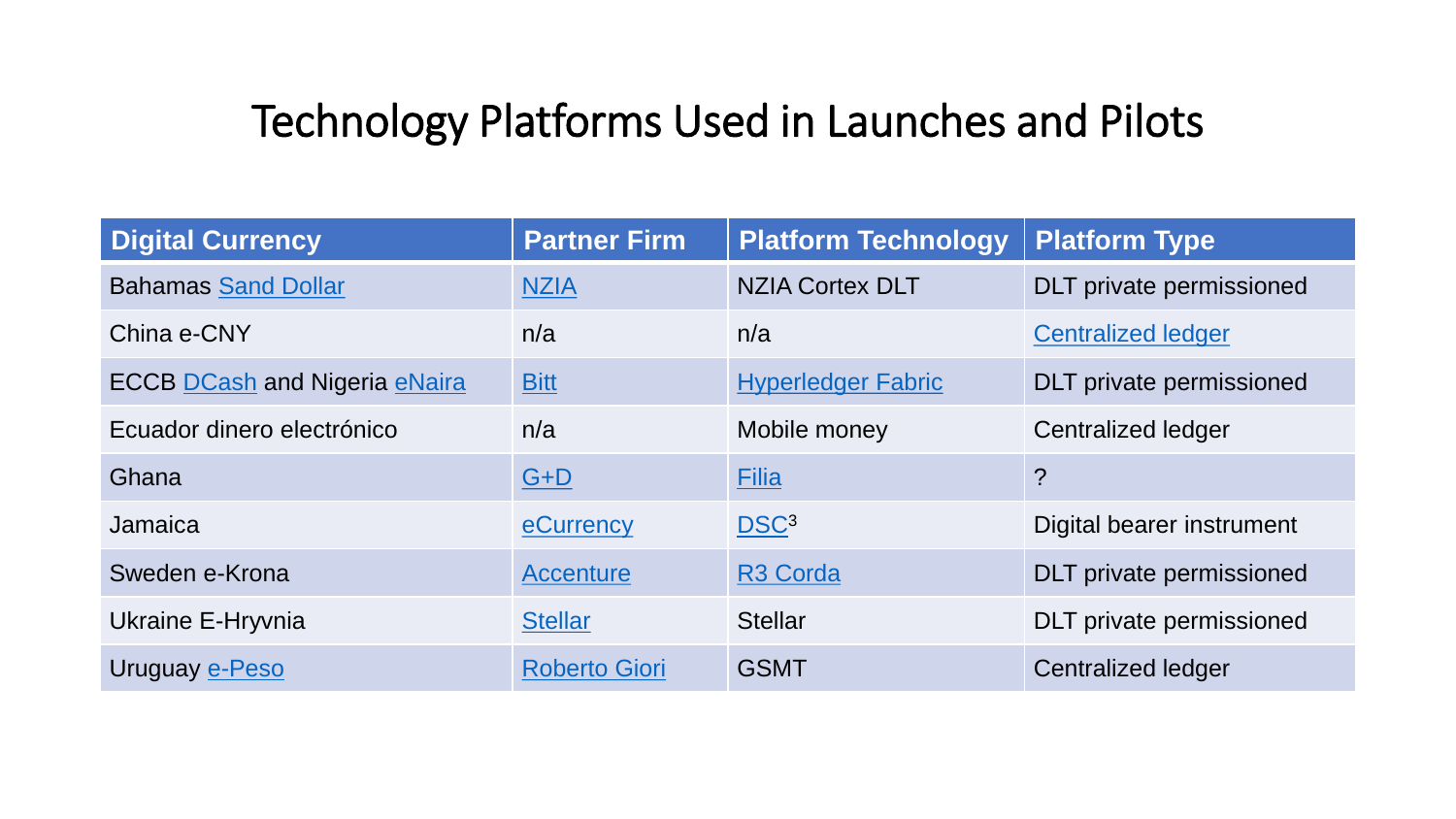### References

Kiff, J., J. Alwazir, S. Davidovic, A. Farias, A. Khan, T. [Khiaonarong, M. Malaika, H.K. Monroe, N. Sugimoto, H.](https://www.imf.org/en/Publications/WP/Issues/2020/06/26/A-Survey-of-Research-on-Retail-Central-Bank-Digital-Currency-49517) Tourpe, and P. Zhou. 2020. "A Survey of Research on Retail Central Bank Digital Currency," IMF Working Paper No. 20/104.

Adrian, T., and T. Mancini-Griffoli. 2019a. "[The Rise of Digital Money](https://www.imf.org/en/Publications/fintech-notes/Issues/2019/07/12/The-Rise-of-Digital-Money-47097)," IMF Fintech Note 19/01.

Auer, R., J. Frost, L. Gambacorta, C. Monnet, T. Rice and H.S. Shin. 2021. "[Central Bank Digital Currencies: Motives, Economic](https://www.bis.org/publ/work976.htm) Implications and the Research Frontier," Bank for International Settlements Working Paper No. 976, November.

Auer, R. and R. Boehme. 2021. "[Central Bank Digital Currency: The Quest for Minimally Invasive Technology](https://www.bis.org/publ/work948.htm)," Bank for International Settlements Working Paper No. 948, June.

Bank for International Settlements. 2020. "[Central Bank Digital Currencies: Foundational Principles and Core Features](https://www.bis.org/publ/othp33.htm)," October.

Bank of England. 2020. "[Central Bank Digital Currency: Opportunities, Challenges and Design](https://www.bankofengland.co.uk/paper/2020/central-bank-digital-currency-opportunities-challenges-and-design-discussion-paper)," Discussion Paper, March.

Bindseil, U. 2020. "[Tiered CBDC and the Financial System](https://www.ecb.europa.eu/pub/pdf/scpwps/ecb.wp2351~c8c18bbd60.en.pdf)," European Central Bank Working Paper No. 2351, January.

Bossu, W., M. Itatani, C. Margulis, A. Rossi, H. Weenink and A. Yoshinaga. 2020. "Legal Aspects of Central Bank Digital Currency: Central Bank and Monetary Law Considerations," IMF Working Paper No. 20/254.

Brookings Institution. 2020. "[Design Choices for Central Bank Digital Currency: Policy and Technical Considerations](https://www.brookings.edu/research/design-choices-for-central-bank-digital-currency-policy-and-technical-considerations/)," Global Economy & Development Working Paper 140, July.

European Central Bank. 2020. "[Report on a Digital Euro](https://www.ecb.europa.eu/press/pr/date/2020/html/ecb.pr201002~f90bfc94a8.en.html)," October.

G7. 2021. "[Public Policy Principles for Retail Central Bank Digital Currencies](https://www.gov.uk/government/publications/g7-public-policy-principles-for-retail-central-bank-digital-currencies-and-g7-finance-ministers-and-central-bank-governors-statement-on-central-bank)," October.

Niepelt, D. (ed.). 2021. *[Central Bank Digital Currency: Considerations, Projects and Outlook](https://voxeu.org/content/central-bank-digital-currency-considerations-projects-outlook)*, Centre for Economic Policy Research, November.

Shah, D., R. Arora, H. Du, S. Darbha, J. Miedema, and C. Minwalla. 2020. "[Technology Approach for a CBDC](https://www.bankofcanada.ca/2020/02/staff-analytical-note-2020-6/)," Bank of Canada Staff Analytical Note 2020-6.

Soderberg, Bechara, Bossu, Che, Davidovic, Kiff, Lukonga, Mancini-Griffoli, Sun and Yoshinaga. 2020. ["Behind the Scenes of Central Bank Digital Currency,](https://www.imf.org/en/Publications/fintech-notes/Issues/2022/02/07/Behind-the-Scenes-of-Central-Bank-Digital-Currency-512174)" IMF FinTech Note No 2022/004.

Sveriges Riksbank. 2020. *[Economic Review: Second Special Issue on the E-Krona.](https://www.riksbank.se/en-gb/press-and-published/notices-and-press-releases/notices/2020/new-issue-of-the-riksbanks-journal-economic-review/)*

World Bank. 2021. "[Central Bank Digital Currency: A Payments Perspective](https://openknowledge.worldbank.org/handle/10986/36765)."

World Economic Forum. 2020. *[Central Bank Digital Currency Policy-Maker Toolkit](https://www.weforum.org/whitepapers/central-bank-digital-currency-policy-maker-toolkit)*. And the WEF's Ashley Lannquist maintains the ultimate CBDC reading list [here!](https://docs.google.com/document/d/1c8iGtoG7BkPr-iufnIPELEWvtZiNtouOyJp2IYjhAEY/edit)